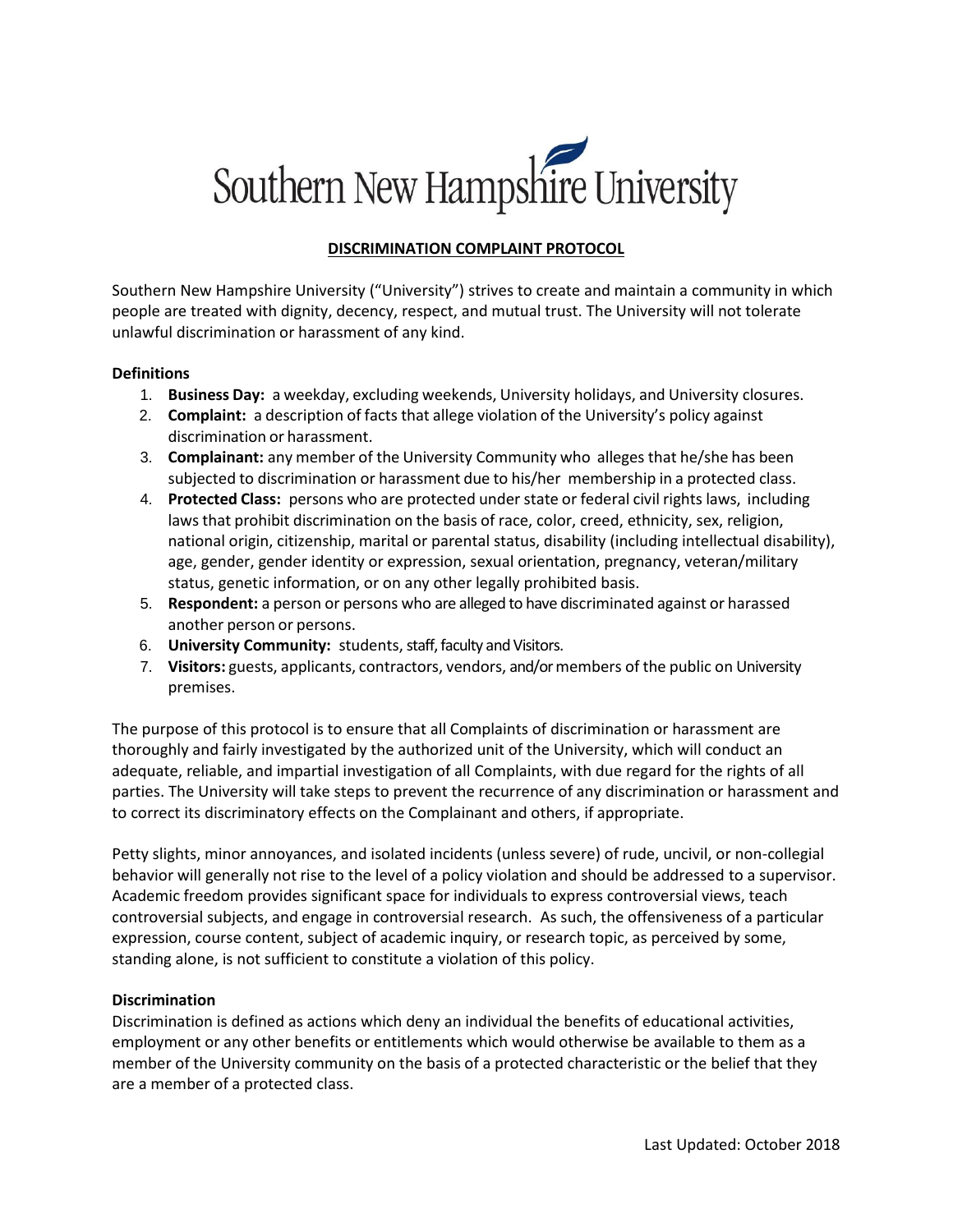Consistent with all applicable federal and state laws, rules, regulations and ordinances (e.g. Title III, Title VI, Title VII, Title IX, Section 504 of the Rehabilitation Act, and the Americans with Disabilities Act as amended), and in recognition of its responsibilities to its faculty, staff, and students as well as to the communities in which it operates, Southern New Hampshire University reaffirms its continuing commitment to afford qualified or qualifiable individuals equal access and equal opportunity within the University. To ensure equal access and equal opportunity, Southern New Hampshire University shall not discriminate against any individual or group because of race, color, creed, ethnicity, sex, religion, national origin, citizenship, marital or parental status, disability (including intellectual disability), age, gender, gender identity or expression, sexual orientation, pregnancy, veteran/military status, genetic information, or on any other legally prohibited basis. Although most complaints allege intentional acts of discrimination, policies or actions that negatively impact a protected class may also constitute discrimination and are covered under this protocol.

# **Harassment**

The University prohibits harassment of any kind and will take appropriate and immediate action in response to Complaints or knowledge of violations. Harassment is unwelcome conduct directed at a person based on a protected characteristic, when these behaviors are sufficiently severe and/or pervasive such that

- The conduct has the effect of unreasonably interfering with an individual's work performance or creating a hostile, intimidating, or offensive working and/or academic environment;
- Submission to or rejection of such conduct by an individual is used as the basis for employment and/or academic decisions affecting that individual;
- Submission to the conduct is made either explicitly or implicitly a term or condition of an individual's employment and/or academic work.

### **Retaliation**

Retaliation against any individual who, in good faith, has filed a Complaint, or who has cooperated in the investigation of such a Complaint, is unlawful and in violation of University policy. No hardship, loss, benefit or penalty may be imposed on an individual in response to any of the following, and retaliation, or attempted retaliation, in response to lodging a Complaint or invoking the Complaint process is a violation:

- Filing or responding to a bona fide Complaint of discrimination or harassment.
- Appearing as a witness in the investigation of a Complaint.
- Serving as an investigator of a Complaint.

### **False Claims**

Knowingly filing groundless or malicious Complaints is an abuse of the process and will be treated as a violation. Knowingly false claims will be handled according to disciplinary measures outlined in the appropriate student/employee handbook.

### **Complaint Process**

The University has adopted a process providing for prompt and equitable resolution of Complaints and will handle all Complaints swiftly and confidentially to the extent possible in light of the need to take appropriate corrective action. Complaints of sexual discrimination or harassment should follow th[e Title](https://www.snhu.edu/consumer-information/title-ix-sexual-misconduct)  [IX Sexual Misconduct Policy.](https://www.snhu.edu/consumer-information/title-ix-sexual-misconduct) Complaints of disability discrimination should follow the [ADA/504](https://www.snhu.edu/about-us/accessibility/ada-grievances)  [Grievance Procedure.](https://www.snhu.edu/about-us/accessibility/ada-grievances) All other Complaints of discrimination or harassment should follow this protocol. Due to the damaging nature of discrimination and harassment to the victim, aggrieved individuals are encouraged to utilize this protocol. Interim measures may be available during the investigation of the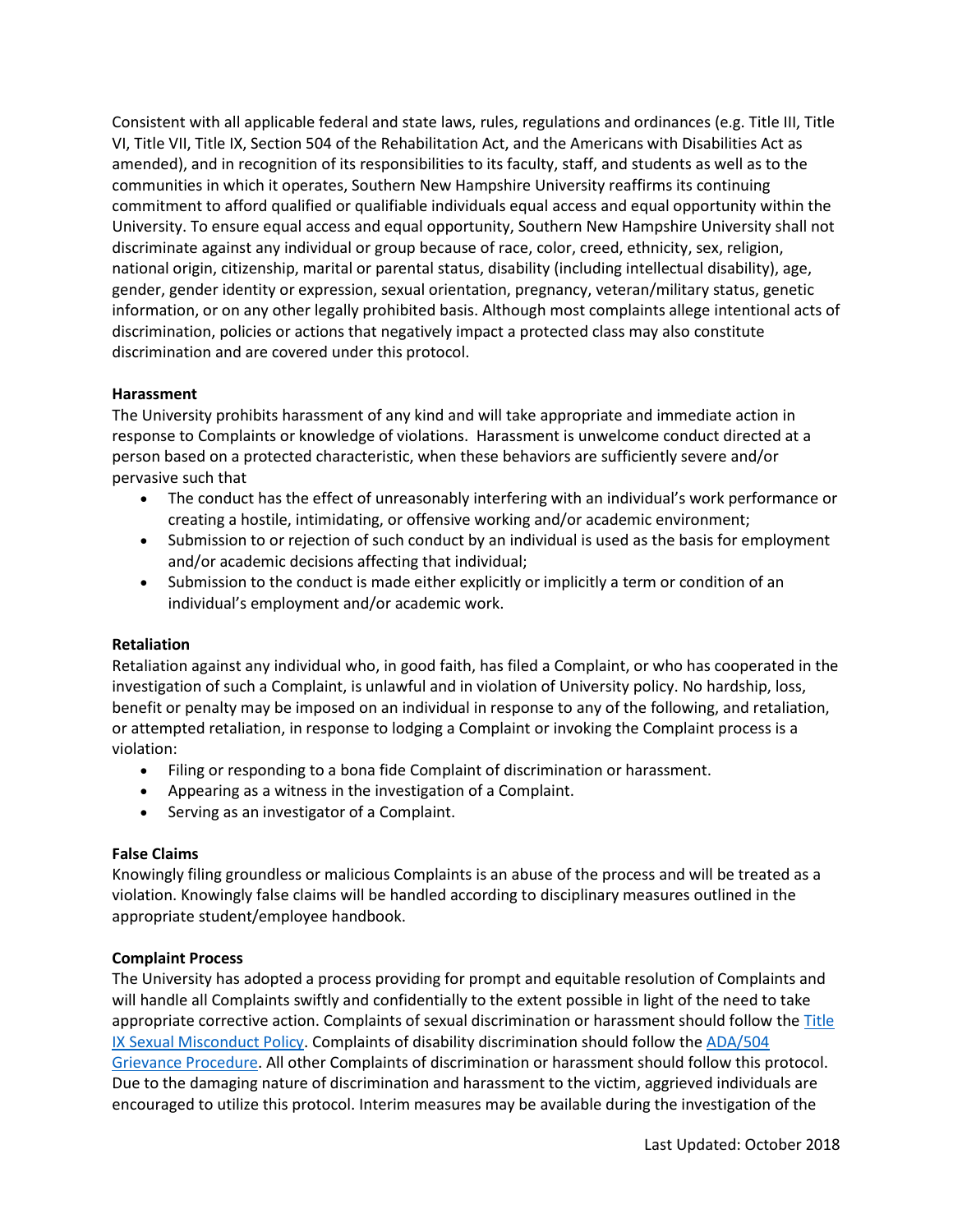Complaint. The complaint process will vary depending on whether the complaint is being handled by University College (UC), Global Campus (GC), or Human Resources (HR). Please note that in the event that the Complainant and the Respondent are members of two different groups of University-affiliated individuals (students and employees), the processes applicable to the Respondent shall apply, although the two University groups involved shall keep each other appraised of the filing of a Complaint and any status updates throughout the process. If the Respondent is a staff or faculty member, Human Resources may, at its discretion, have complaint resolution staff conduct preliminary investigation procedures.

# **University College (UC) Complaint Procedure**

Any Complainant who believes he or she has been subject to discrimination or harassment by another member of the University Community may file a Complaint under this procedure with the exception of claims of sexual discrimination or harassment and disability discrimination, which will follow the procedures in the applicabl[e Title IX Sexual Misconduct Policy,](https://www.snhu.edu/consumer-information/title-ix-sexual-misconduct) or harassment and disability discrimination which will follow the [ADA/504 Grievance Procedure.](https://www.snhu.edu/about-us/accessibility/ada-grievances)

- 1. A Complaint should be filed as soon as possible after the incident and no more than 180 calendar days from date of the incident. The deadline may be extended for good cause. A formal Complaint should contain a statement of facts, as specific as possible, regarding the concern or action. Reports that are made anonymously may limit the University's ability to address, follow up, or seek further clarification while investigating the report.
- 2. A Complainant may initiate the formal Complaint process by filing a Complaint using the following [Incident Form.](https://my.snhu.edu/students/Forms/Documents/Report%20a%20Bias,%20Bullying,%20Discrimination,%20or%20Harassment%20Violation.aspx)
- 3. Upon receipt of a Complaint, and within a reasonable timeframe, the Investigator will notify the Respondent, if applicable, of the Complaint and initiate an investigation. If the Investigator is involved in the Complaint as the Complainant or Respondent, a neutral individual will be appointed to serve as the Investigator.
- 4. The matter set forth in the Complaint will be investigated, as may be appropriate, within 60 business days following the initiation of the Complaint. The deadline may be extended for good cause. These rules contemplate thorough investigations, affording all interested persons and their representatives, if any, an opportunity to identify witnesses and submit evidence relevant to the Complaint. In conducting an investigation, the Investigator may interview witnesses, meet with concerned parties, receive oral or written statements, and make other appropriate inquiries.
- 5. After completing the investigation, the Investigator will then, based upon the findings report, determine whether the conduct in question should be referred to the University Conduct Board for a hearing. If so, written charges will be prepared by the Investigator, provided to the Complainant and the Respondent simultaneously by email, and filed with the University Conduct Board. An investigative report completed as part of this process is a fact-finding report and will not include a recommendation of sanctions to the University Conduct Board. The Board will determine what sanctions, if any, are to be imposed. The report shall be mandatory evidence for the University Conduct Board hearing, and will be presented to the Board by the Investigator. Conduct hearings will be conducted consistent with the process outlined in the Student Handbook.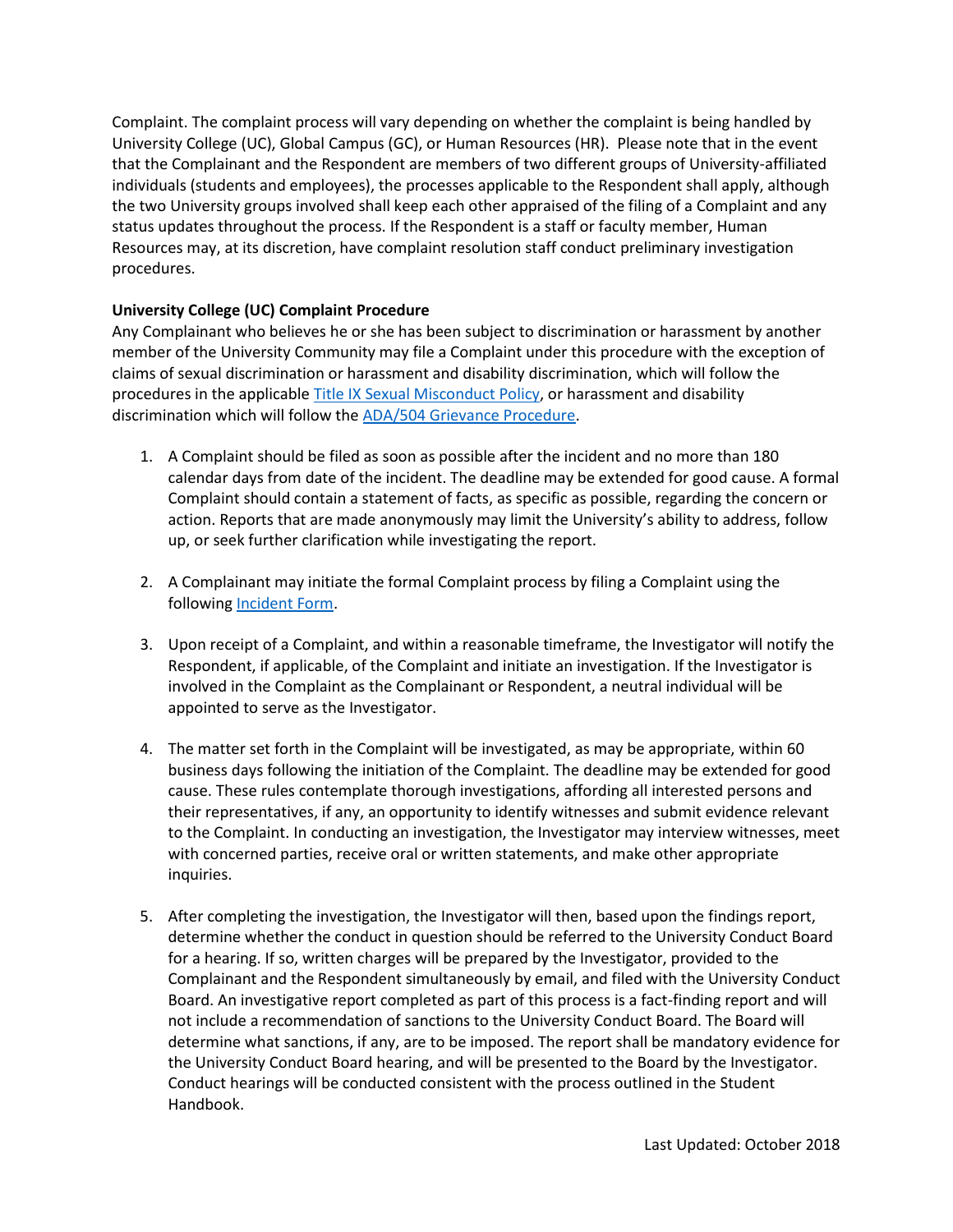If the Investigator determines that the information presented does not merit a referral for a University Conduct Board hearing, he or she will inform both the Complainant and the Respondent simultaneously by email to their SNHU email accounts of the decision. That email will include notice that the investigation may be re-opened at the discretion of the Investigator if new evidence is presented, new information comes to light, or a violation of another SNHU policy or another sanction of this Policy are discovered.

6. Both the Complainant and the Respondent will be informed, simultaneously, by email to their SNHU email accounts of (1) the outcome of any disciplinary proceeding; (2) the University's appeal process and the rights of both parties to appeal the results; (3) any change to the results that occurs prior to the results becoming final; and (4) when the results become final, no later than 60 business days after the Complaint is received. The deadline may be extended for good cause.

### **University College (UC) Appeals**

Both parties shall have the opportunity to appeal a decision by the University Conduct Board using the procedure described in the Student Handbook. In keeping with the timeframes for all UC student conduct cases, appeals must be submitted within five (5) business days of the decision and are only allowed on the limited grounds defined in the Student Handbook.

The appeal must specify the particular substantive and/or procedural basis for the appeal, and must be made on grounds other than general dissatisfaction with the current resolution. In the written appeal, the appellant must explain why he or she believes the factual information considered was incomplete, the analysis of the facts was incorrect, and/or the appropriate standard or procedure was not applied, *and* how this should change the University's determination of the matter.

A copy of the Appeals Officer's written decision will be sent to the Investigator of the formal Complaint and the Complainant's SNHU email account, and Respondent's if applicable, within a reasonable timeframe. The decision of the Appeals Officer is final.

### **Global Campus (GC) Complaint Procedure**

Any Complainant who believes he or she has been subject to discrimination or harassment by another member of the University Community may file a Complaint under this procedure with the exception of claims of sexual discrimination which will follow the procedures in the [Title IX Sexual Misconduct Policy,](https://www.snhu.edu/consumer-information/title-ix-sexual-misconduct) or harassment and disability discrimination which will follow the [ADA/504 Grievance Procedure.](https://www.snhu.edu/about-us/accessibility/ada-grievances)

- 1. A Complaint should be filed as soon as possible after the incident and no more than 180 calendar days from date of the incident. The deadline may be extended for good cause. A formal Complaint must be filed in writing and should contain a statement of facts, as specific as possible, regarding the concern or action. Reports that are made anonymously may limit the University's ability to address, follow up, or seek further clarification while investigating the report.
- 2. A Complainant may initiate the formal Complaint process by filing a Complaint using the following [Student Dispute Form.](https://cm.maxient.com/reportingform.php?SouthernNHUnivCOCE&layout_id=3)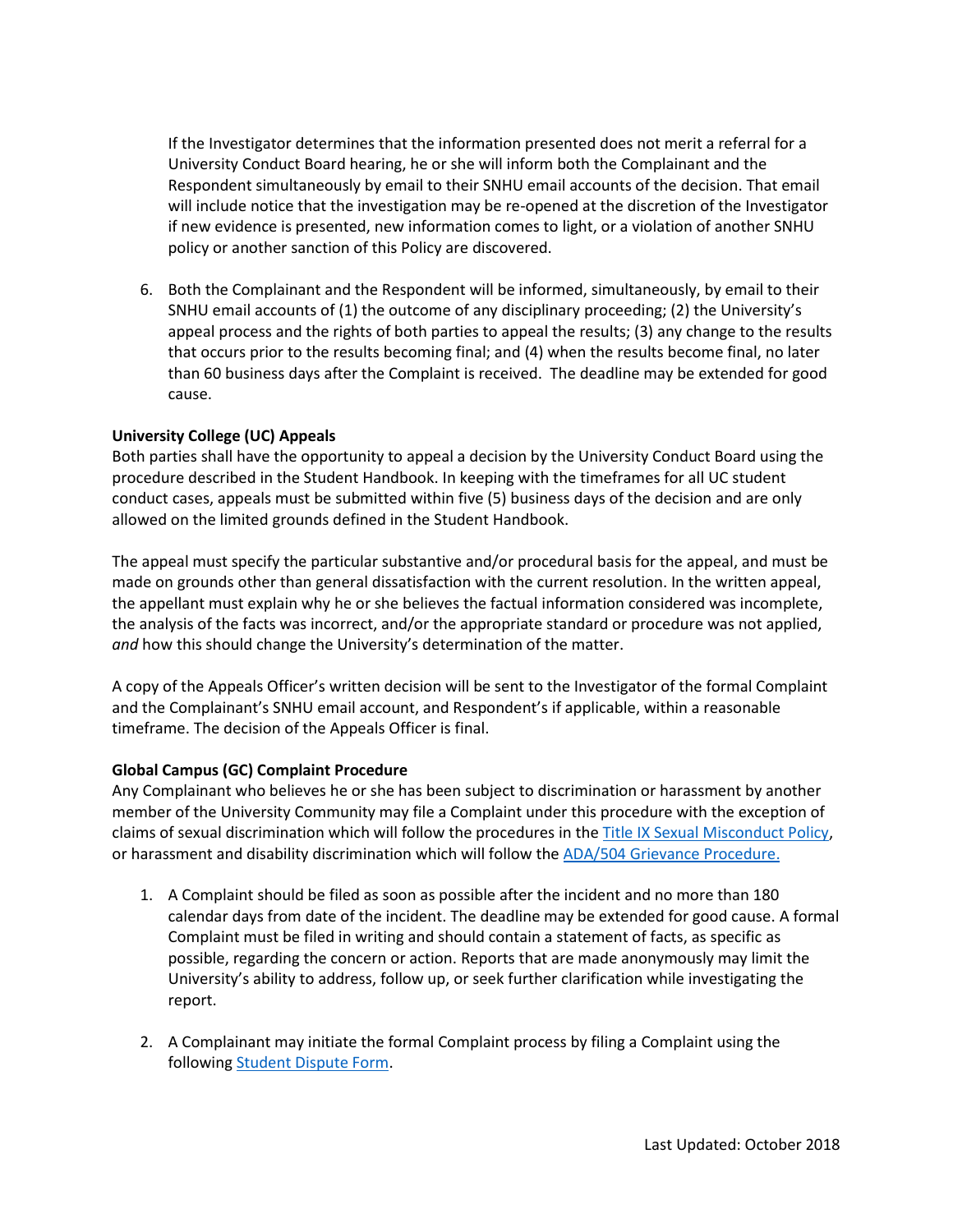- 3. Upon receipt of a Complaint, and within a reasonable timeframe, a member of the Dispute Resolution team (the "Investigator") will notify the Respondent, if applicable, of the Complaint and initiate an investigation. If the Investigator is involved in the Complaint as the Complainant or Respondent or as a witness or is otherwise deemed to be an interested party, a neutral individual will be appointed to serve as the Investigator.
- 4. The matter set forth in the Complaint will be investigated, as may be appropriate, within 60 business days following the initiation of the Complaint. The deadline may be extended for good cause. These rules contemplate thorough investigations, affording all interested persons and their representatives, if any, an opportunity to present witnesses and submit evidence relevant to the Complaint. In conducting an investigation, the Investigator may interview witnesses, meet with concerned parties, receive oral or written statements, and make other appropriate inquiries.
- 5. After completing the investigation, the Investigator will forward a copy of the report and recommendation to a member of Student Success Leadership for review.
- 6. The Investigator will then submit a written determination as to the validity of the Complaint and a description of the resolution, if any, and forward a copy to the Complainant's SNHU email account, and Respondent if applicable, no later than 60 business days after the Complaint is received. The deadline may be extended for good cause.

# **Global Campus (GC) Appeals**

The Complainant, or Respondent if applicable, may appeal the decision of the initial Complaint within 10 business days, in keeping with the timeframe for all GC conduct cases, to a member of Student Success Leadership (the "Appeals Officer") not officially involved in the Complaint as the Investigator or as the Complainant, Respondent, or a witness and who is not otherwise determined to be involved in the Complaint. The Appeals Officer will involve other University officials as deemed necessary. Information about how to appeal the results of the investigation will be included in the formal written notification sent to the Complainant, and Respondent if applicable, at the conclusion of the investigation.

The appeal must specify the particular substantive and/or procedural basis for the appeal, and must be made on grounds other than general dissatisfaction with the current resolution. In the written appeal, the appellant must explain why he or she believes the factual information considered was incomplete, the analysis of the facts was incorrect, and/or the appropriate standard or procedure was not applied, *and* how this should change the University's determination of the matter.

A copy of the Appeals Officer's written decision will be sent to the Investigator of the formal Complaint and the Complainant's SNHU email account, and Respondent's if applicable, within a reasonable timeframe. The decision of the Appeals Officer is final.

### **Human Resources (HR) Complaint Procedure**

Any Complainant who believes he or she has been subject to discrimination or harassment, by another member of the University Community may file a Complaint under this procedure, with the exception of claims of sexual discrimination which will follow the procedures in the [Title IX Sexual Misconduct Policy,](https://www.snhu.edu/consumer-information/title-ix-sexual-misconduct) or harassment and disability discrimination which will follow the [ADA/504 Grievance Procedure.](https://www.snhu.edu/about-us/accessibility/ada-grievances) Applicable procedures are outlined below.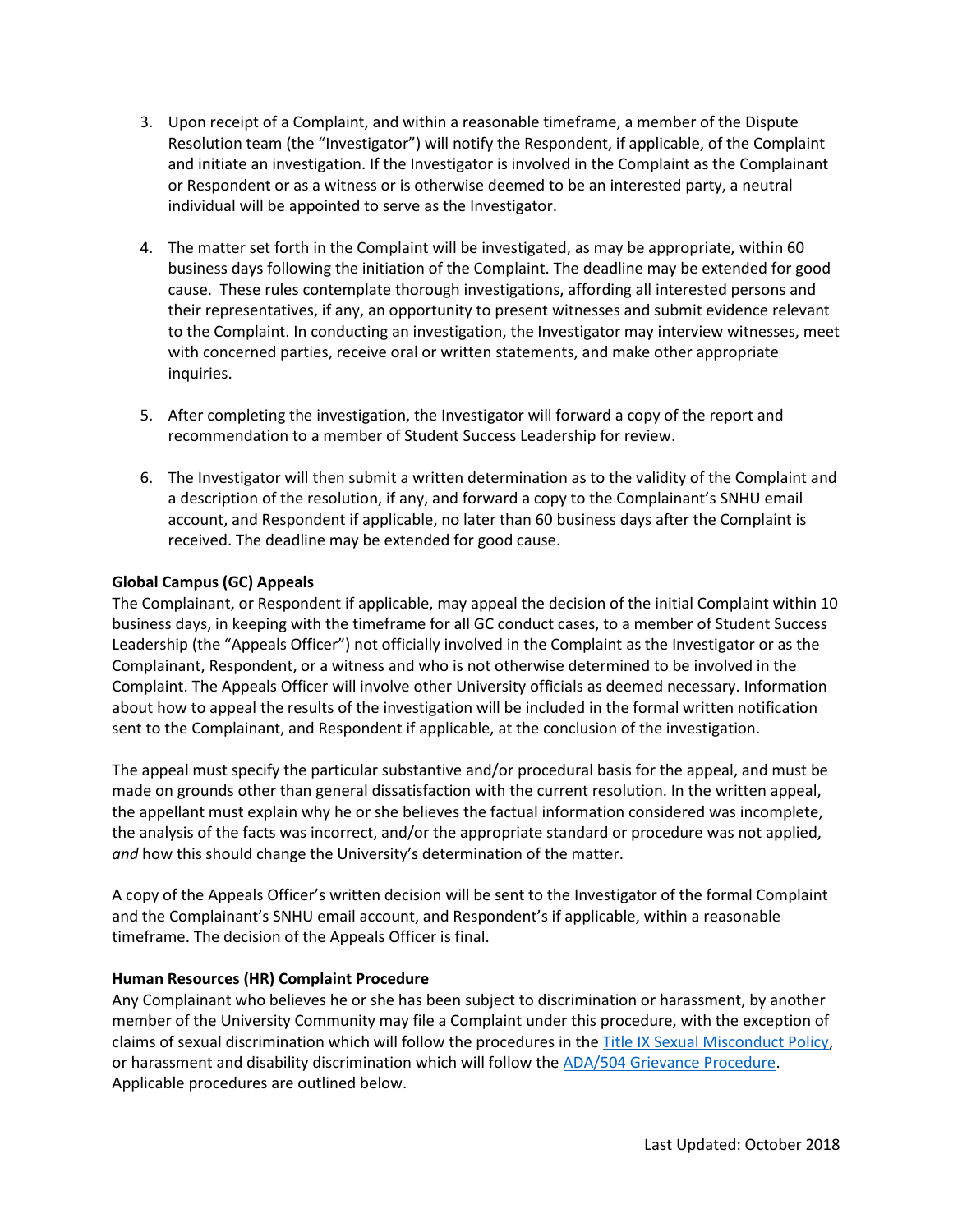A Complaint should be filed as soon as possible after the incident or informal resolution attempt and no more than 180 calendar days from date of the incident. The Complainant may make a complaint by alerting an appropriate Human Resources Business Partner of the Complaint. However, every Complaint must contain a statement of facts, as specific as possible, regarding the concern or action. The Complaint must be summarized in writing for the investigation to begin. Reports that are made anonymously may limit the University's ability to address, follow up, or seek further clarification while investigating the report.

- 1. A Complainant may initiate the formal Complaint process and file a Complaint by opening a [ticket in Service Now.](https://snhu.service-now.com/sp?id=human_resources) A Complainant always has the opportunity to speak directly with a Human Resources Business Partner regarding the Complaint or with any questions about the process.
- 2. Within a reasonable timeframe of receiving the Complaint the assigned Human Resources Business Partner, higher-level Human Resources Officer, or third party investigator (the "Investigator") will notify the Respondent of the Complaint and initiate an investigation. If the assigned Investigator is determined to be involved in the Complaint as the Complainant or Respondent or as a witness or is otherwise deemed to be an interested party, a neutral individual will be appointed to serve as the Investigator.
- 3. During the investigation, the Investigator will investigate the matter set forth in the written Complaint, as may be appropriate, within 60 business days following the initiation of the investigation. The deadline may be extended for good cause. These rules contemplate thorough investigations, affording all interested persons and their representatives, if any, an opportunity to identify witnesses and submit evidence relevant to the Complaint. In conducting an investigation, the Investigator may interview witnesses, meet with concerned parties, receive oral or written statements, and make other appropriate inquiries. All persons involved in the investigation must cooperate fully, deliver truthful statements, and use their best judgment under this policy.
- 4. The Investigator will then submit a written determination as to the validity of the Complaint and a description of the resolution, if any, and forward a copy to the Complainant's SNHU email account or the Complainant's preferred method of communication, and Respondent if applicable, no later than 60 business days after the Complaint is received. The deadline may be extended for good cause.

### **Human Resources (HR) Appeals**

The Complainant, or Respondent if applicable, may appeal the decision of the initial Complaint within 10 business days. The appeal will be assigned to a Vice-President or higher level officer not officially involved in the Complaint as the Investigator or as the Complainant, Respondent, or a witness and who is not otherwise determined to be involved in the Complaint (the "Appeals Officer"). The Appeals Officer will involve other University officials as deemed necessary. Information about how to appeal the results of the investigation will be included in the formal written notification sent to the Complainant, and Respondent if applicable, at the conclusion of the investigation.

All requests for appeal must be made in writing. The appeal must specify the particular substantive and/or procedural basis for the appeal, and must be made on grounds other than general dissatisfaction with the current resolution. In the written appeal, the appellant must explain why he or she believes the